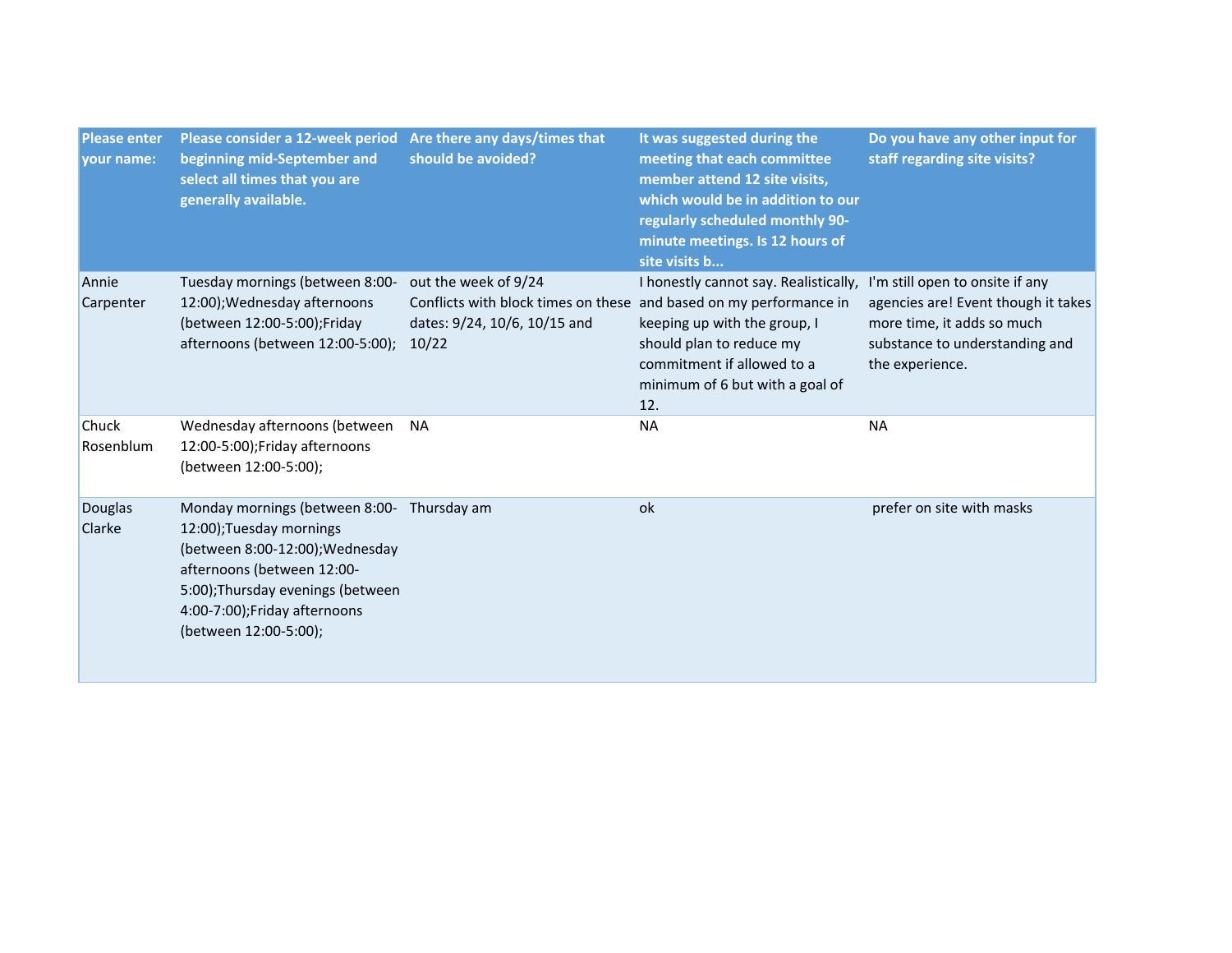| Elizabeth<br>Ward    | Monday mornings (between 8:00- None<br>12:00);Tuesday mornings<br>(between 8:00-12:00); Wednesday<br>afternoons (between 12:00-<br>5:00); Thursday evenings (between<br>4:00-7:00);Friday afternoons<br>(between 12:00-5:00);Saturdays<br>(between 10:00-2:00); |                                                                                                               | It's reasonable for me.                                                                                                                                                                                                    | Site visits are informative and<br>thanks for organizing them.                                                                                                                       |
|----------------------|-----------------------------------------------------------------------------------------------------------------------------------------------------------------------------------------------------------------------------------------------------------------|---------------------------------------------------------------------------------------------------------------|----------------------------------------------------------------------------------------------------------------------------------------------------------------------------------------------------------------------------|--------------------------------------------------------------------------------------------------------------------------------------------------------------------------------------|
| Kate Burger          | Tuesday mornings (between 8:00-<br>12:00); Wednesday afternoons<br>(between 12:00-5:00);Thursday<br>evenings (between 4:00-<br>7:00);Friday afternoons (between<br>12:00-5:00);Saturdays (between<br>$10:00-2:00$ ;                                             | 9/21, 10/19, 11/16, 12/21 - these Yes to 12. I will likely attend more.<br>are dates I have all day meetings  |                                                                                                                                                                                                                            | No, but thank you for doing all the<br>work to set these up and attending<br>with us!!                                                                                               |
|                      | Kevin McAbee Tuesday mornings (between 8:00-<br>12:00); Thursday evenings<br>(between 4:00-7:00);Friday<br>afternoons (between 12:00-5:00);                                                                                                                     | I will potentially be unavailable for<br>much of October because of work<br>travel. Just FYI.                 | If the visits are bunched, this may<br>be reasonable. For example,<br>attending three back-to-back-to-<br>back visits once a month may be<br>reasonable. 12 individual visits<br>throughout the period is a lot to<br>ask. | I think the site visits should replace<br>many of our regularly scheduled<br>meetings during the three month<br>period. Some could be scheduled<br>at the same time as our meetings. |
| Kimberly<br>Robinson | Wednesday afternoons (between<br>12:00-5:00);Tuesday mornings<br>(between 8:00-12:00);Friday<br>afternoons (between 12:00-5:00);                                                                                                                                | Tuesday afternoons. Early<br>mornings are difficult for me but if<br>need I can try to work something<br>out. | 12 hours works for me.                                                                                                                                                                                                     | Looking forward as this will be my<br>first go around for site visits.                                                                                                               |